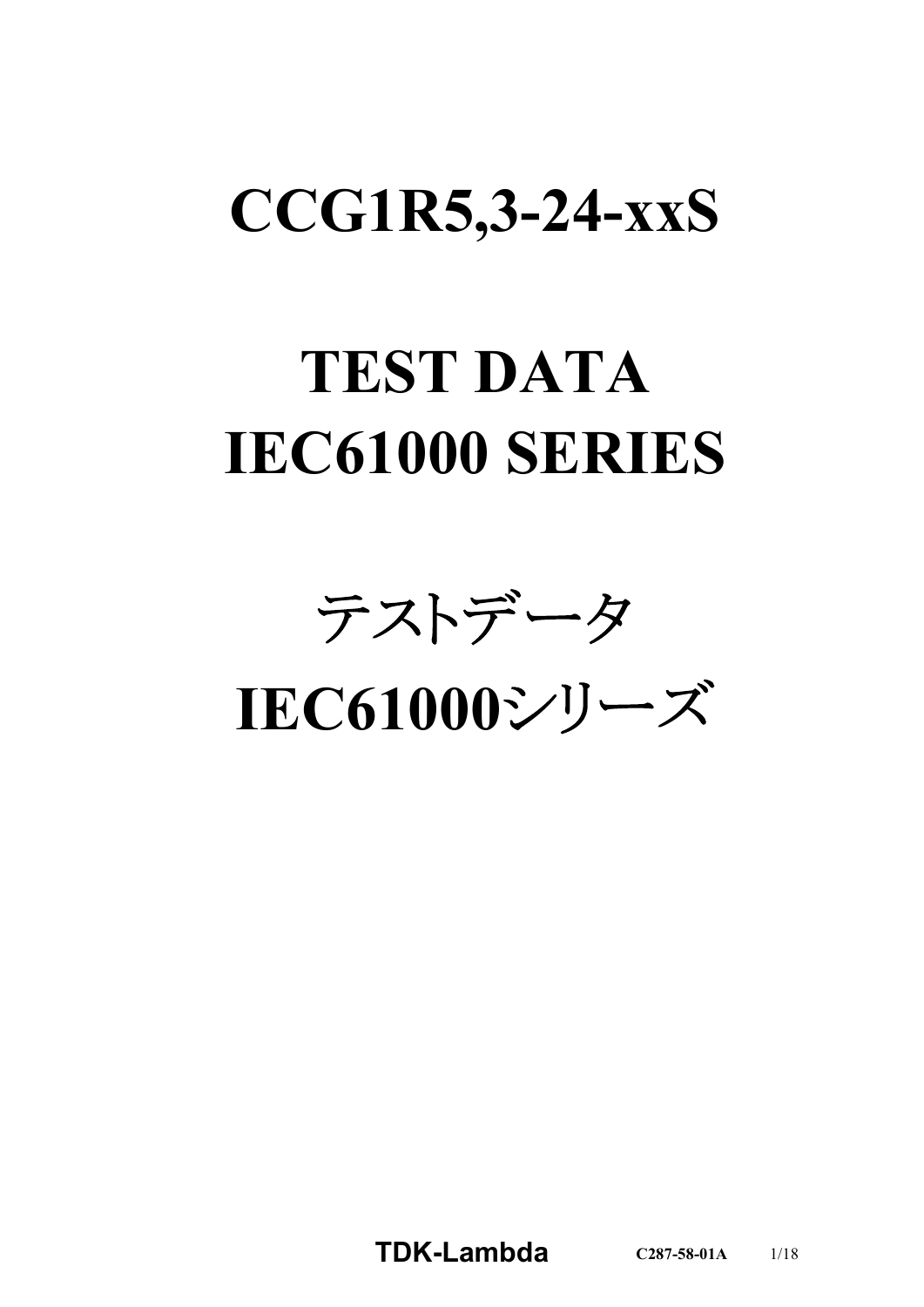#### *RWS 50B-600B Series* **CCG1R5,3-24-xxS**

#### **INDEX**

|    |                                                                                       | <b>PAGE</b>   |
|----|---------------------------------------------------------------------------------------|---------------|
|    |                                                                                       | $\mathcal{R}$ |
|    | Summary of Immunity Test Results                                                      |               |
| 2. | 静電気放電イミュニティ試験 …………………………………………………………… 4                                               |               |
|    | Electrostatic Discharge Immunity Test (IEC61000-4-2)                                  |               |
| 3. | 放射性無線周波数電磁界イミュニティ試験 ………………………………………………… 6                                             |               |
|    | Radiated, Radio-Frequency, Electromagnetic Field Immunity Test (IEC61000-4-3)         |               |
|    | 4. 電気的ファーストトランジェントバーストイミュニティ試験 …………………………………… 8                                       |               |
|    | Electrical Fast Transient / Burst Immunity Test (IEC61000-4-4)                        |               |
|    | 5. サージイミュニティ試験 ………………………………………………………………                                               | 12            |
|    | Surge Immunity Test (IEC61000-4-5)                                                    |               |
| 6. | 伝導性無線周波数電磁界イミュニティ試験 ………………………………………………                                                | 14            |
|    | Conducted Disturbances, Induced by Radio-Frequency Field Immunity Test (IEC61000-4-6) |               |
| 7. | 電力周波数磁界イミュニティ試験 ………………………………………………………                                                 | 17            |
|    | Power Frequency Magnetic Field Immunity Test (IEC61000-4-8)                           |               |

使用記号 Terminology Used

|       | +Vin …… + 入力端子                  | + Input Terminal                   |
|-------|---------------------------------|------------------------------------|
|       | -Vin ••••••• 入力端子               | - Input Terminal                   |
|       | RC - ・・・・・・・ リモートON/OFFコントロール端子 | Remote ON/OFF Control Terminal     |
|       | +Vout …… + 出力端子                 | $+$ Output Terminal                |
|       | -Vout ・・・・・・ - 出力端子             | - Output Terminal                  |
|       | TRM ······ 出力電圧外部可変用端子          | Output Voltage Adjustment Terminal |
| FG    | ・・・・・・・ フレームグラウンド               | Frame GND                          |
| $\pm$ | ・・・・・・ 接地                       | Earth                              |

※ CCG1R5-24-xxSは、CCG3-24-xxSとほぼ同等な特性を示します。

従いまして、一部試験ではCCG3-24-xxSの試験データにて代用しております。 また、当社標準測定条件における結果であり、参考値としてお考え願います。 CCG1R5-24-xxS have nearly the same characteristic as CCG3-24-xxS data. Therefore, Some data is substituted with CCG3-24-xxS data. Test results are reference data based on our standard measurement condition.

## **TDK-Lambda**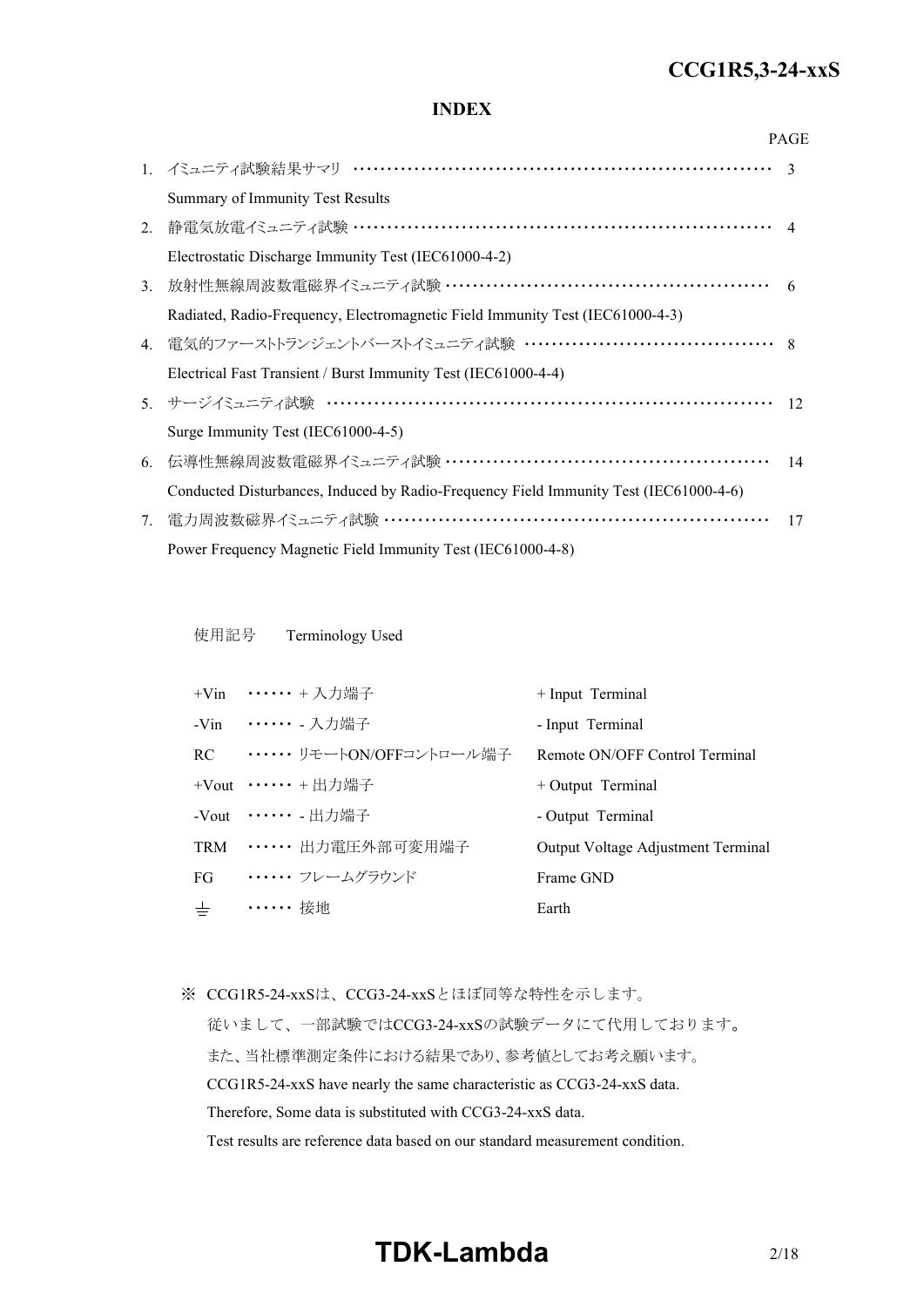#### **1.** イミュニティ試験結果サマリ **Summary of Immunity Test Results**

#### **MODEL : CCG1R5-24-xxS, CCG3-24-xxS**

| 項目<br>Item                                                                                       | 規格<br>Standard | 試験レベル<br><b>Test Level</b>                                      | 判定基準<br>Criterion<br>Level | 結果<br>Result |
|--------------------------------------------------------------------------------------------------|----------------|-----------------------------------------------------------------|----------------------------|--------------|
| 静電気放電イミュニティ試験<br>Electrostatic Discharge Immunity Test                                           | IEC61000-4-2   | Level 3<br>Air Discharge 8kV                                    | <sub>B</sub>               | <b>PASS</b>  |
| 放射性無線周波数電磁界イミュニティ試験<br>Radiated, Radio-Frequency,<br>Electromagnetic Field Immunity Test         | IEC61000-4-3   | Level 2<br>$3V/m(1.4-6.0GHz)$<br>Level 3<br>$10V/m(80-1000MHz)$ | $\mathsf{A}$               | <b>PASS</b>  |
| 電気的ファーストトランジェント<br>バーストイミュニティ試験<br>Electrical Fast Transient / Burst Immunity Test               | IEC61000-4-4   | Level 4<br>Input Port 4kV<br>Output Port 4kV<br>Signal Port 2kV | <sub>B</sub>               | <b>PASS</b>  |
| サージイミュニティ試験<br><b>Surge Immunity Test</b>                                                        | IEC61000-4-5   | Level 3<br>Normal Mode 2kV                                      | B                          | <b>PASS</b>  |
| 伝導性無線周波数電磁界イミュニティ試験<br>Conducted Disturbances,<br>Induced by Radio-Frequency Field Immunity Test | IEC61000-4-6   | Level 3<br>10V(150kHz-80MHz)                                    | $\mathsf{A}$               | <b>PASS</b>  |
| 電力周波数磁界イミュニティ試験<br>Power Frequency Magnetic Field Immunity Test                                  | IEC61000-4-8   | Level 4<br>30A/m(50H, 60Hz)                                     | $\mathsf{A}$               | <b>PASS</b>  |

試験条件の詳細は、各テストページを参照してください。 Refer to the test condition section for further details.

#### 判定基準A

Criterion Level A

- 1. 試験中、5%を超える出力電圧の変動のない事
	- The regulation of output voltage must not exceed 5% of initial value during test.
- 2. 試験後の出力電圧は初期値から変動していない事
	- The output voltage must be within the regulation of specification after the test.
- 3. 発煙・発火のない事 Smoke and fire are not allowed.

#### 判定基準B

#### Criterion Level B

- 1. 入力再投入を必要とする一時的な機能低下のない事
	- Must not have temporary function degradation that requires input restart.
- 2. 試験後の出力電圧は初期値から変動していない事
- The output voltage must be within the regulation of specification after the test. 3. 発煙・発火のない事
	- Smoke and fire are not allowed.

# **TDK-Lambda**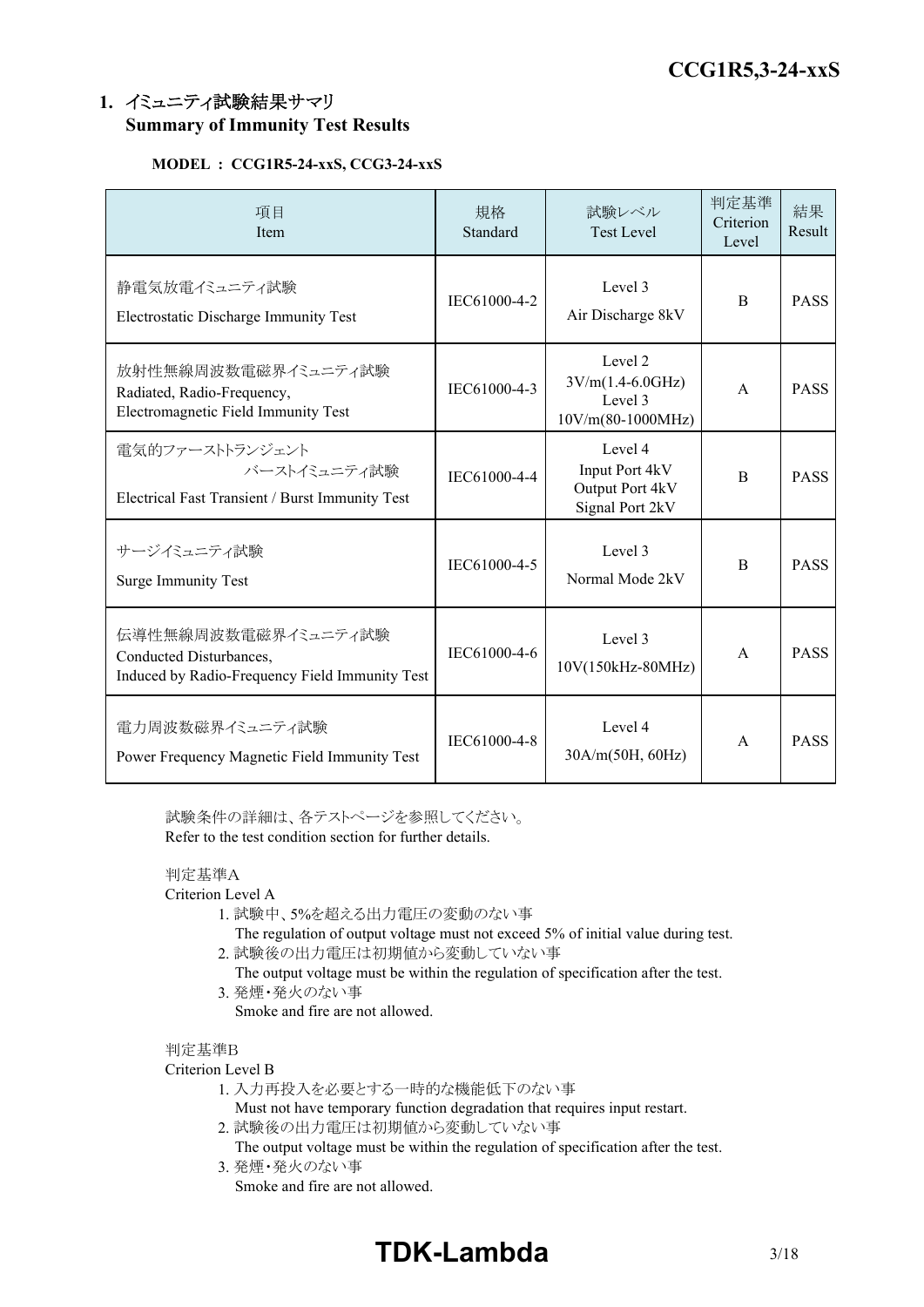#### **2.** 静電気放電イミュニティ試験 **Electrostatic Discharge Immunity Test (IEC61000-4-2)**

#### **MODEL : CCG3-24-xxS**

※CCG1R5-24-xxSはCCG3-24-xxSと同様の回路と機構の為、CCG3-24-xxSのデータで代用しております CCG1R5-24-xxS is the same circuit and mechanical structure as CCG3-24-xxS, data is substituted with CCG3-24-xxS data.

#### **(1)** 使用計測器 **Equipment Used** • 静電気試験機 : ESS-S3011/GT-30R (Noise Laboratory) Electrostatic Discharge Simulator • 放電抵抗 : 330Ω Discharge Resistance • 静電容量 | 150pF Capacitance

#### **(2)** 供試品台数 **The number of D.U.T. (Device Under Test)**

| $\cdot$ CCG3-24-03S | : $1 \oplus (1 \text{ unit})$ |
|---------------------|-------------------------------|
| $\cdot$ CCG3-24-15S | : $1 \oplus (1 \text{ unit})$ |

#### **(3)** 試験条件 **Test Conditions**

| • 試験電圧                     | : 気中放電 8kV                                    |
|----------------------------|-----------------------------------------------|
| <b>Test Voltage</b>        | Air Discharge 8kV                             |
| • 極性                       | $: +, -$                                      |
| Polarity                   |                                               |
| • 試験回数                     | : $10 \Box$                                   |
| Number of Tests            | 10 times                                      |
| • 放電間隔                     | :>1秒                                          |
| Discharge Interval         | $>1$ second                                   |
| • 周囲温度                     | $: 25^{\circ}C$                               |
| <b>Ambient Temperature</b> |                                               |
| • 入力電圧                     | : 24VDC                                       |
| Input Voltage              |                                               |
| • 出力電圧                     | : 定格                                          |
| Output Voltage             | Rated                                         |
| • 出力電流                     | $\cdot$ CCG3-24-03S<br>$0A, 0.8A(0\%, 100\%)$ |
| <b>Output Current</b>      | 0A, 0.2A(0%, 100%)<br>CCG3-24-15S             |
|                            |                                               |

#### **(4)** 試験方法及び印加箇所 **Test Method and Device Test Point**

• 放電ガンを用いて各入出力端子に気中放電する Apply the Electrostatic Discharge to each Input and Output Terminal by Air Discharge.



## **TDK-Lambda** 4/18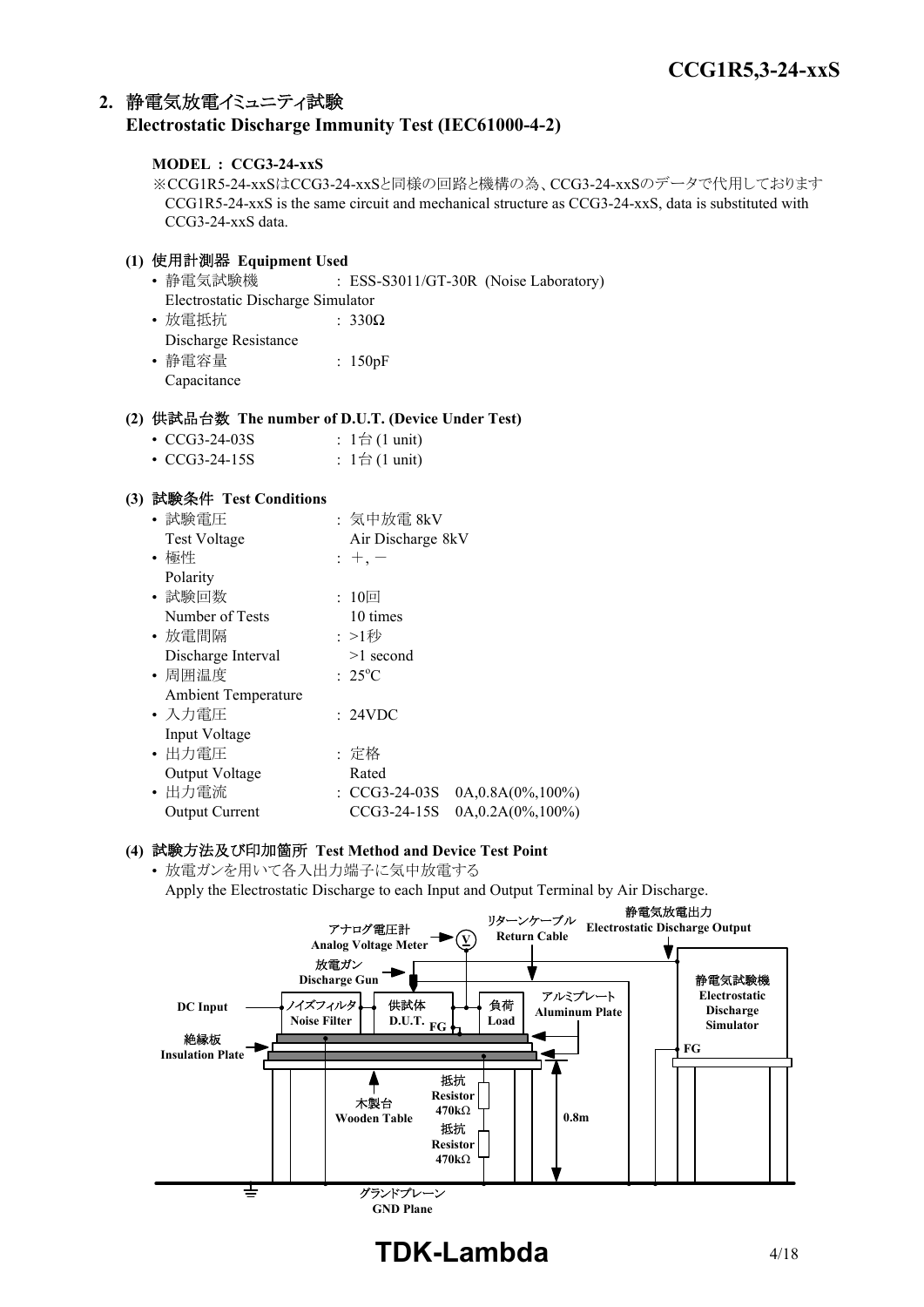

- セラミックコンデンサ (C1, C2) : 50V 10uF Ceramic Capacitor (C3216X7R1H106K, TDK)
- セラミックコンデンサ (C3) : 2kV 1000pF
- セラミックコンデンサ (C4) : 25V 10µF
- セラミックコンデンサ (C5, C6) : 630V 470pF
- ヒューズ (F1) : 1.6A Fuse (DC86V11CT 1.6A, SOC)
- Ceramic Capacitor (C4520X7R3D102K, TDK) Ceramic Capacitor (C3216X7R1E106K, TDK) Ceramic Capacitor (C3216C0G2J471J, TDK)

#### **(6)** 判定条件 **Acceptable Conditions**

- 1.入力再投入を必要とする一時的な機能低下のない事
- Must not have temporary function degradation that requires input restart. 2.試験後の出力電圧は初期値から変動していない事
- The output voltage must be within the regulation of specification after the test. 3.発煙・発火のない事
	- Smoke and fire are not allowed.

#### **(7)** 試験結果 **Test Result**

| 気中放電<br>Air Discharge | CCG3-24-03S       | CCG3-24-15S       |
|-----------------------|-------------------|-------------------|
| 8kV                   | 合格<br><b>PASS</b> | 合格<br><b>PASS</b> |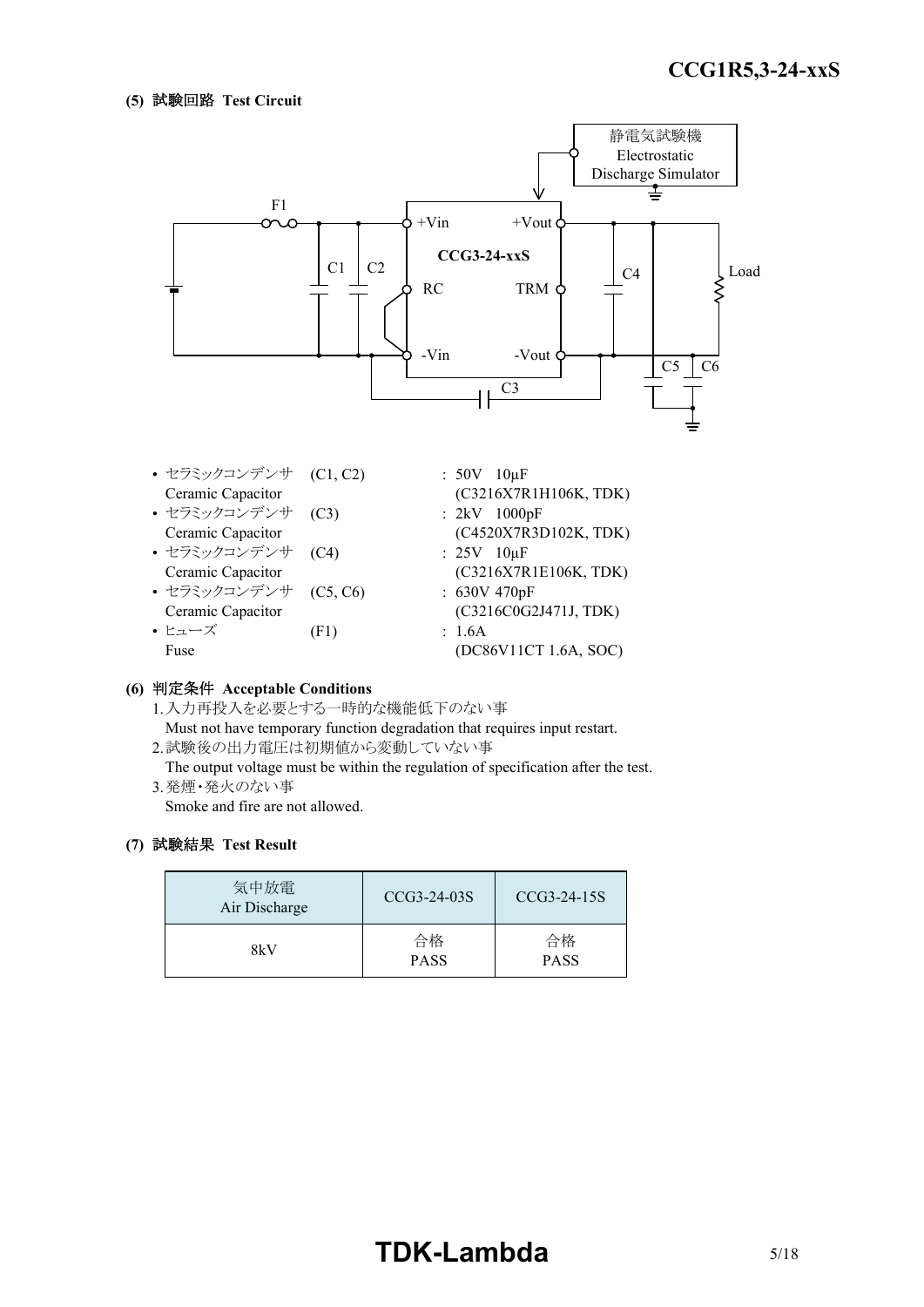#### **3.** 放射性無線周波数電磁界イミュニティ試験

#### **Radiated, Radio-Frequency, Electromagnetic Field Immunity Test (IEC61000-4-3)**

| MODEL : CCG3-24-xxS                    |                                                                                                                                                                       |
|----------------------------------------|-----------------------------------------------------------------------------------------------------------------------------------------------------------------------|
| CCG3-24-xxS data.                      | ※CCG1R5-24-xxSはCCG3-24-xxSと同様の回路と機構の為、CCG3-24-xxSのデータで代用しております<br>CCG1R5-24-xxS is the same circuit and mechanical structure as CCG3-24-xxS, data is substituted with |
| (1) 使用計測器 Equipment Used               |                                                                                                                                                                       |
| • シグナルジェネレータ<br>Signal Generator       | : N5181A (Agilent Technologies)                                                                                                                                       |
| • パワーアンプシステム<br>Power Amplifier System | : BBA150-BC500, BBA150-D110/E100 (ROHDE&SCHWARZ)                                                                                                                      |
| • アンテナ<br>Antenna                      | : VULP9118E (Schwarzbeck), 3117 (ETS Lindgren)                                                                                                                        |
|                                        | (2) 供試品台数 The Number of D.U.T (Device Under Test)                                                                                                                     |
| $\cdot$ CCG3-24-03S                    | : $1 \oplus (1 \text{ unit})$                                                                                                                                         |
| $\cdot$ CCG3-24-15S                    | : $1 \oplus (1 \text{ unit})$                                                                                                                                         |
| (3) 試験条件 Test Conditions               |                                                                                                                                                                       |
| • 電磁界周波数                               | : $80~1000$ MHz, $1.4~6.0$ GHz                                                                                                                                        |
| Electromagnetic Frequency              |                                                                                                                                                                       |
| • 放射電磁界強度                              | : $10 \text{V/m}(80 \sim 1000 \text{MHz})$ , $3 \text{V/m}(1.4 \sim 6.0 \text{GHz})$                                                                                  |
| Radiation Field Strength               |                                                                                                                                                                       |
| • スイープコンディション : 1.0%ステップ,0.5秒保持        |                                                                                                                                                                       |
| Sweep Condition                        | $1.0\%$ step up, 0.5 seconds hold                                                                                                                                     |
| • 振幅変調                                 | $: 80\%, 1kHz$                                                                                                                                                        |
| Amplitude Modulated                    |                                                                                                                                                                       |
| • 偏波                                   | : 水平, 垂直                                                                                                                                                              |
| Wave Angle                             | Horizontal and Vertical                                                                                                                                               |
| • 試験方向                                 | : 上下, 左右, 前後                                                                                                                                                          |
| Test Angle                             | Top/Bottom, Both Sides, Front/Back                                                                                                                                    |
| • 距離                                   | : 3.0m                                                                                                                                                                |
| Distance                               |                                                                                                                                                                       |
| • 周囲温度                                 | $: 25^{\circ}C$                                                                                                                                                       |
| <b>Ambient Temperature</b>             |                                                                                                                                                                       |
| • 入力電圧                                 | : 24VDC                                                                                                                                                               |
| Input Voltage                          |                                                                                                                                                                       |
| • 出力電圧                                 | : 定格                                                                                                                                                                  |
| Output Voltage                         | Rated                                                                                                                                                                 |
| • 出力電流                                 | : $CCG3-24-03S$ $0.8A(100%)$                                                                                                                                          |

#### **(4)** 試験方法 **Test Method**

供試体に向け、アンテナから規定の無線周波数電磁界を放射する Apply the specified Radio Frequency Electromagnetic Field from Antenna to DUT.

Output Current CCG3-24-15S 0.2A(100%)

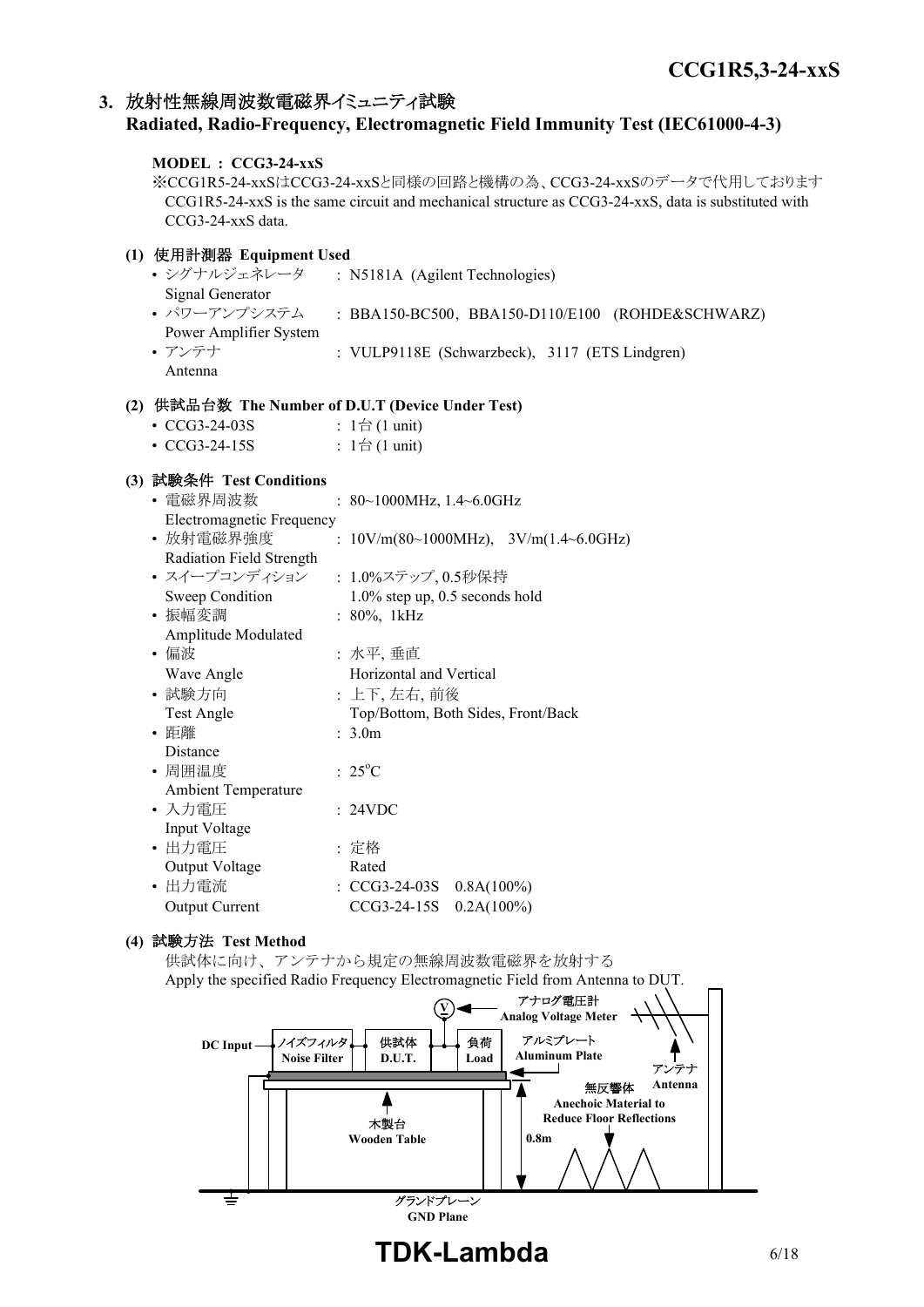

(6) 判定条件 Acceptable Conditions

1.試験中、5%を超える出力電圧の変動のない事

The regulation of output voltage must not exceed 5% of initial value during test. 2.試験後の出力電圧は初期値から変動していない事

The output voltage must be within the regulation of specification after the test. 3.発煙・発火のない事

Smoke and fire are not allowed.

(7) 試験結果 Test Result

| 電磁界周波数<br>Electromagnetic Frequency | 放射電磁界強度<br>Radiation Field Strength | CCG3-24-03S       | CCG3-24-15S       |
|-------------------------------------|-------------------------------------|-------------------|-------------------|
| $80 \sim 1000$ MHz                  | 10V/m                               | 合格<br><b>PASS</b> | 合格<br><b>PASS</b> |
| $1.4 \sim 6.0$ GHz                  | 3V/m                                | 合格<br><b>PASS</b> | 合格<br><b>PASS</b> |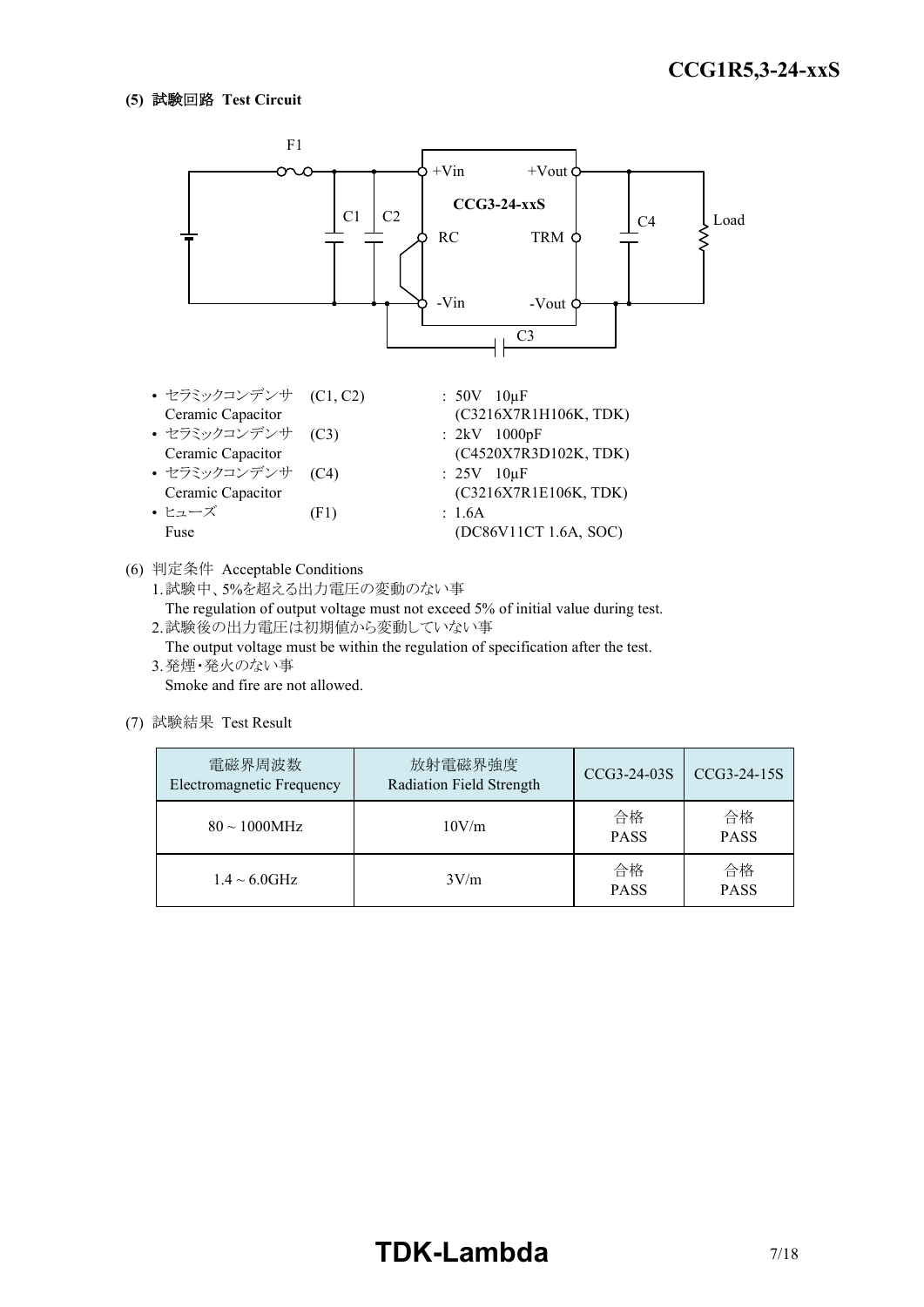#### **4.** 電気的ファーストトランジェントバーストイミュニティ試験 **Electrical Fast Transient / Burst Immunity Test (IEC61000-4-4)**

#### **MODEL : CCG1R5-24-xxS, CCG3-24-xxS**

|     | (1) 使用計測器 Equipment Used<br>• EFT/B発生器         |                                | : FNS-AX3-B50B (Noise Laboratory) |                 |
|-----|------------------------------------------------|--------------------------------|-----------------------------------|-----------------|
|     | EFT/B Generator                                |                                |                                   |                 |
|     | • カップリングクランプ                                   | : 15-00001A (Noise Laboratory) |                                   |                 |
|     | Coupling Clamp                                 |                                |                                   |                 |
|     | 供試品台数 The Number of D.U.T. (Device Under Test) |                                |                                   |                 |
| (2) |                                                |                                |                                   |                 |
|     | • CCG1R5-24-03S                                | : $1 \oplus (1 \text{ unit})$  |                                   |                 |
|     | $\cdot$ CCG1R5-24-15S                          | : $1 \oplus (1 \text{ unit})$  |                                   |                 |
|     | $\cdot$ CCG3-24-03S                            | : $1 \oplus (1 \text{ unit})$  |                                   |                 |
|     | $\cdot$ CCG3-24-15S                            | : $1 \oplus (1 \text{ unit})$  |                                   |                 |
|     | (3) 試験条件 Test Conditions                       |                                |                                   |                 |
|     | • 試験電圧                                         |                                | : 入力ポート4kV, 出力ポート4kV, 信号ポート2kV    |                 |
|     | <b>Test Voltage</b>                            | Input Port 4kV,                | Output Port 4kV, Signal Port 2kV  |                 |
|     | • バースト期間                                       | $: 15$ msec                    | • パルス周波数                          | : 100kHz        |
|     | <b>Burst Time</b>                              |                                | Pulse Frequency                   |                 |
|     | • パルス個数                                        | : 75 <sub>pcs</sub>            | • バースト周期                          | $: 300$ msec    |
|     | Number of Pulse                                |                                | <b>Burst Cycle</b>                |                 |
|     | • 極性                                           | $: +,-$                        | • 試験時間                            | : $1/2$         |
|     | Polarity                                       |                                | <b>Test Duration</b>              | 1 minute        |
|     | • 試験回数                                         | $: 1 \square$                  | • 周囲温度                            | $: 25^{\circ}C$ |
|     |                                                | 1 time                         |                                   |                 |
|     | Number of Tests                                |                                | <b>Ambient Temperature</b>        |                 |
|     | • 入力電圧                                         | : 24VDC                        | • 出力電圧                            | : 定格            |
|     | Input Voltage                                  |                                | Output Voltage                    | Rated           |
|     | • 出力電流                                         |                                | : CCG1R5-24-03S 0A,0.4A(0%,100%)  |                 |
|     | Output Current                                 | CCG1R5-24-15S                  | $0A, 0.1A(0\%, 100\%)$            |                 |
|     |                                                | CCG3-24-03S                    | $0A, 0.8A(0\%, 100\%)$            |                 |

#### **(4)** 試験方法及び印加箇所 **Test Method and Device Test Point**

A. 入力ポート(+Vin、-Vin)に規定のバースト・ノイズをコモンモードで印加する Apply the specified Burst Noise to the Input Ports (+Vin, -Vin) with Common Mode.



CCG3-24-15S 0A,0.2A(0%,100%)

**TDK-Lambda** 8/18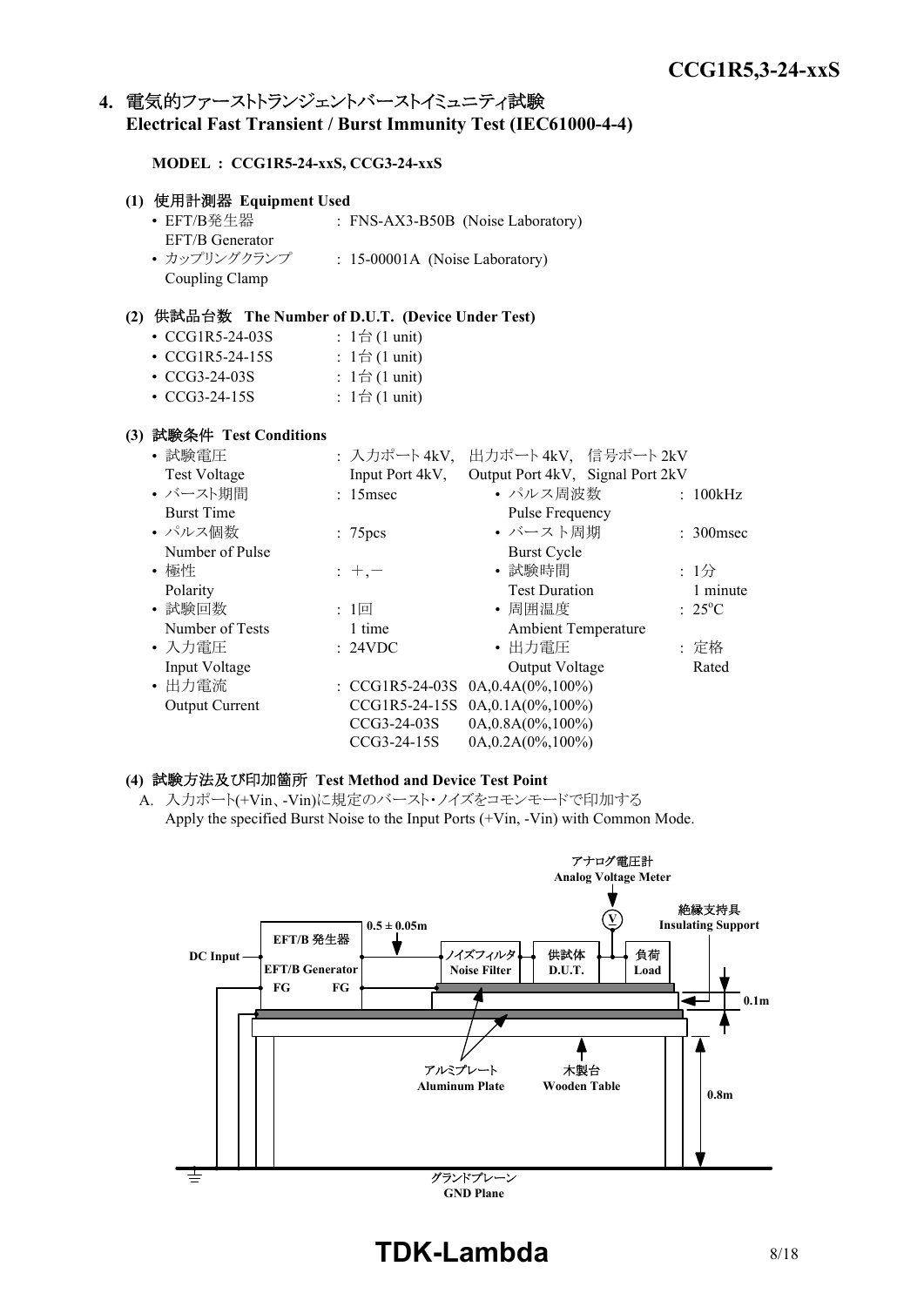B. 出力ポート(+Vo、-Vo)に規定のバースト・ノイズをコモンモードで印加する Apply the specified Burst Noise to the Output Ports (+Vo, -Vo) with Common Mode.



C. 信号ポート(RC, -Vin, TRM, +Vout, -Vout)に規定のバースト・ノイズをコモンモードで印加する Apply the specified Burst Noise to the Signal Ports(RC, -Vin, TRM, +Vout, -Vout) with Common Mode.

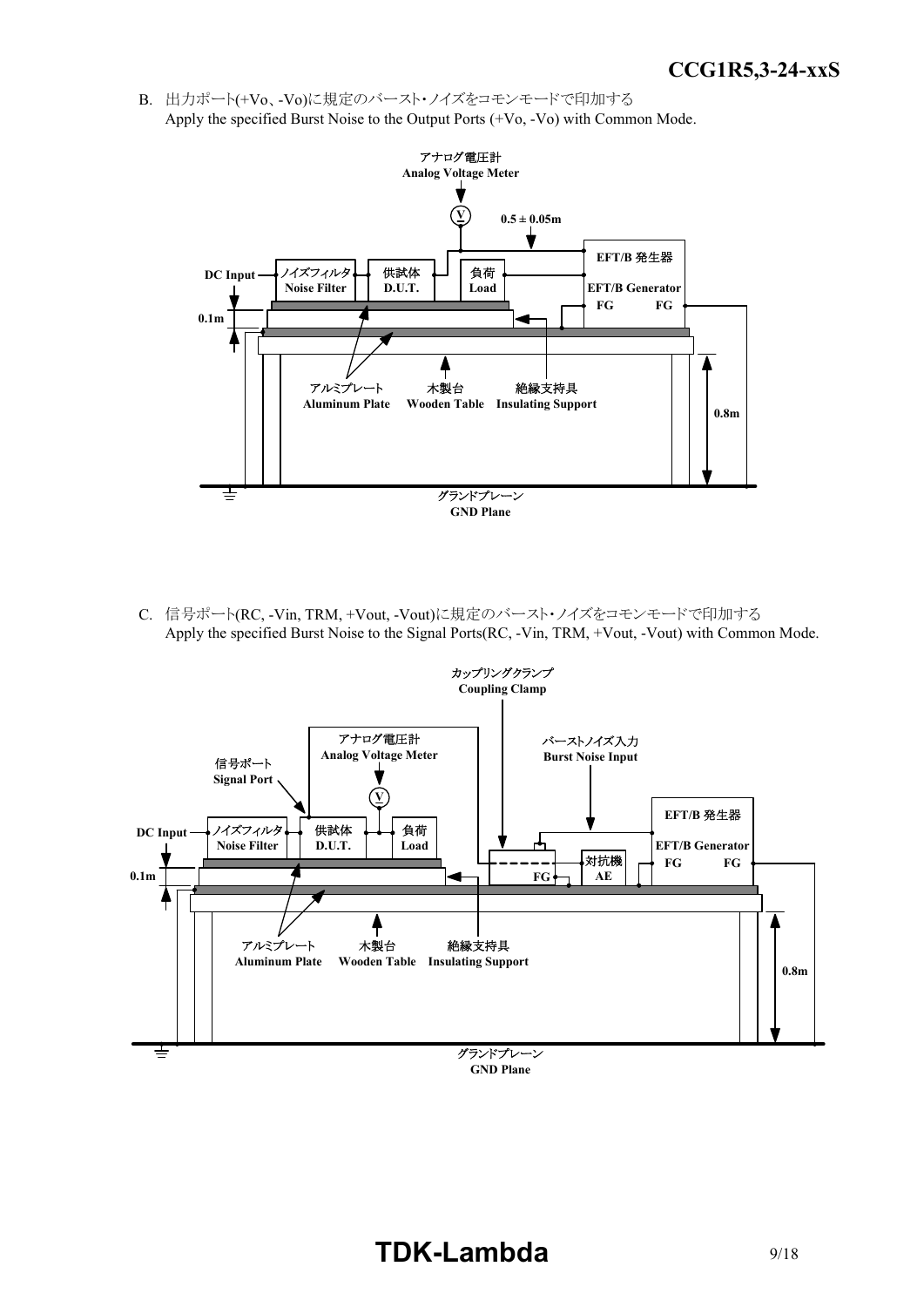- **(5)** 試験回路 **Test Circuit**
	- A. 入力ポート Input Port



B. 出力ポート Output Port



C. 信号ポート Signal Port

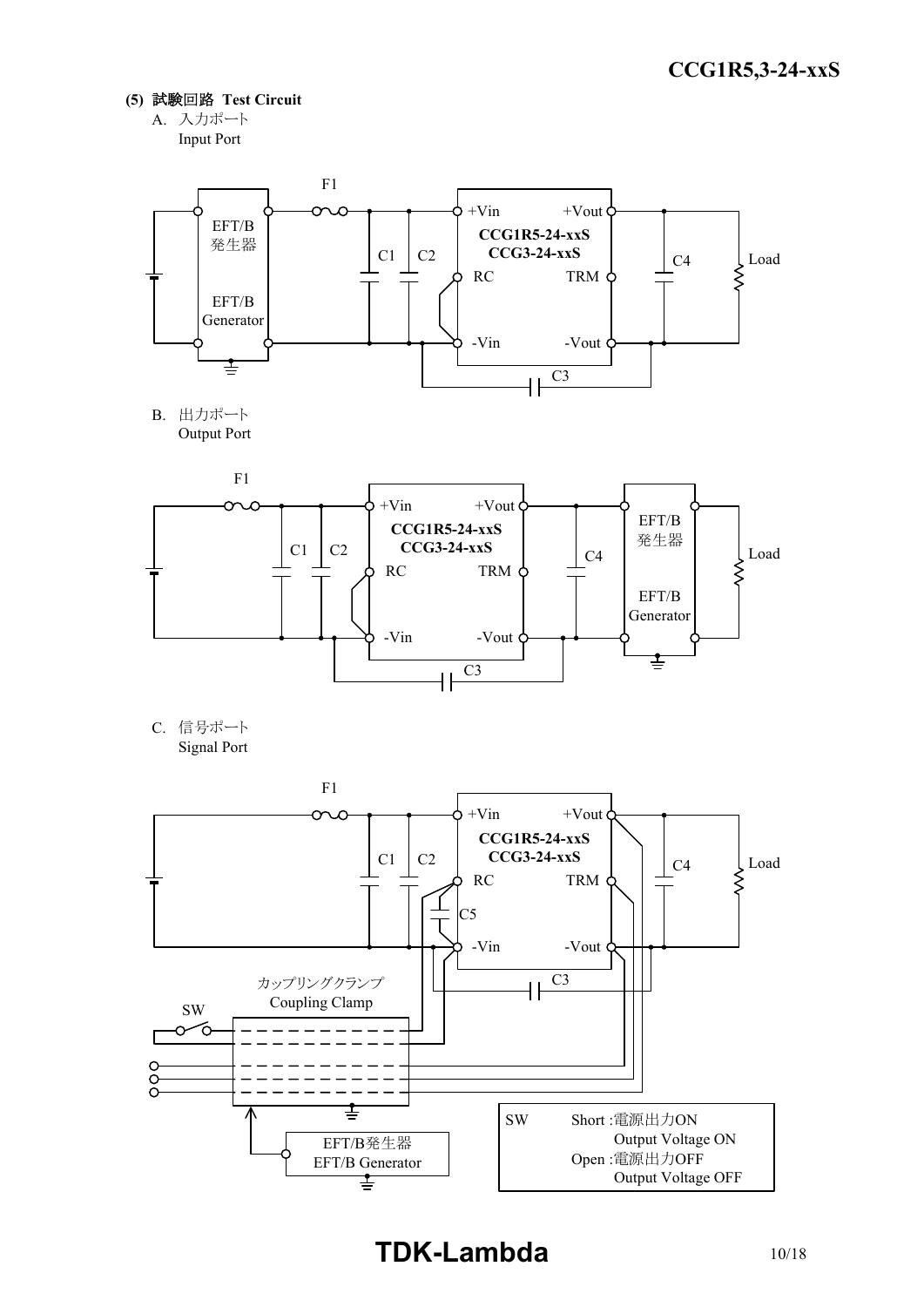| • セラミックコンデンサ<br>Ceramic Capacitor | (C1) |                | $:50V$ 10 $\mu$ F<br>(C3216X7R1H106K, TDK)  |
|-----------------------------------|------|----------------|---------------------------------------------|
| • セラミックコンデンサ                      | (C2) | CCG1R5<br>CCG3 | $\therefore$ No need                        |
| Ceramic Capacitor                 |      |                | $: 50V$ 10 $\mu$ F<br>(C3216X7R1H106K, TDK) |
| • セラミックコンデンサ                      | (C3) |                | $: 2kV$ 1000pF                              |
| Ceramic Capacitor                 |      |                | (C4520X7R3D102K, TDK)                       |
| • セラミックコンデンサ                      | (C4) |                | $: 25V$ 10 $\mu$ F                          |
| Ceramic Capacitor                 |      |                | (C3216X7R1E106K, TDK)                       |
| • セラミックコンデンサ                      | (C5) |                | $: 50V$ 220pF                               |
| Ceramic Capacitor                 |      |                | (C1005C0G1H221J, TDK)                       |
| • ヒューズ                            | (F1) |                | : 1.6A                                      |
| Fuse                              |      |                | (DC86V11CT 1.6A, SOC)                       |

#### **(6)** 判定条件 **Acceptable Conditions**

1.入力再投入を必要とする一時的な機能低下のない事

- Must not have temporary function degradation that requires input restart. 2.試験後の出力電圧は初期値から変動していない事
- The output voltage must be within the regulation of specification after the test. 3.発煙・発火のない事

Smoke and fire are not allowed.

#### **(7)** 試験結果 **Test Result**

| 試験箇所                                              | 試験電圧         |                   | CCG1R5            | CCG <sub>3</sub>  |                   |  |
|---------------------------------------------------|--------------|-------------------|-------------------|-------------------|-------------------|--|
| <b>Test Port</b>                                  | Test Voltage | 24-03S            | 24-15S            | 24-03S            | 24-15S            |  |
| 入力ポート (+Vin, -Vin)<br>Input Port                  | 4kV          | 合格<br><b>PASS</b> | 合格<br><b>PASS</b> | 合格<br><b>PASS</b> | 合格<br><b>PASS</b> |  |
| 出力ポート (+Vout, -Vout)<br>Output Port               | 4kV          | - ※               | - ※               | 合格<br><b>PASS</b> | 合格<br><b>PASS</b> |  |
| 信号ポート(RC, -Vin, TRM, +Vout, -Vout)<br>Signal Port | 2kV          | 合格<br><b>PASS</b> | - ※               | 合格<br><b>PASS</b> | 合格<br><b>PASS</b> |  |

※CCG1R5-24-xxSはCCG3-24-xxSと同様の回路と機構の為、CCG3-24-xxSのデータで代用しております CCG1R5-24-xxS is the same circuit and mechanical structure as CCG3-24-xxS, data is substituted with CCG3-24-xxS data.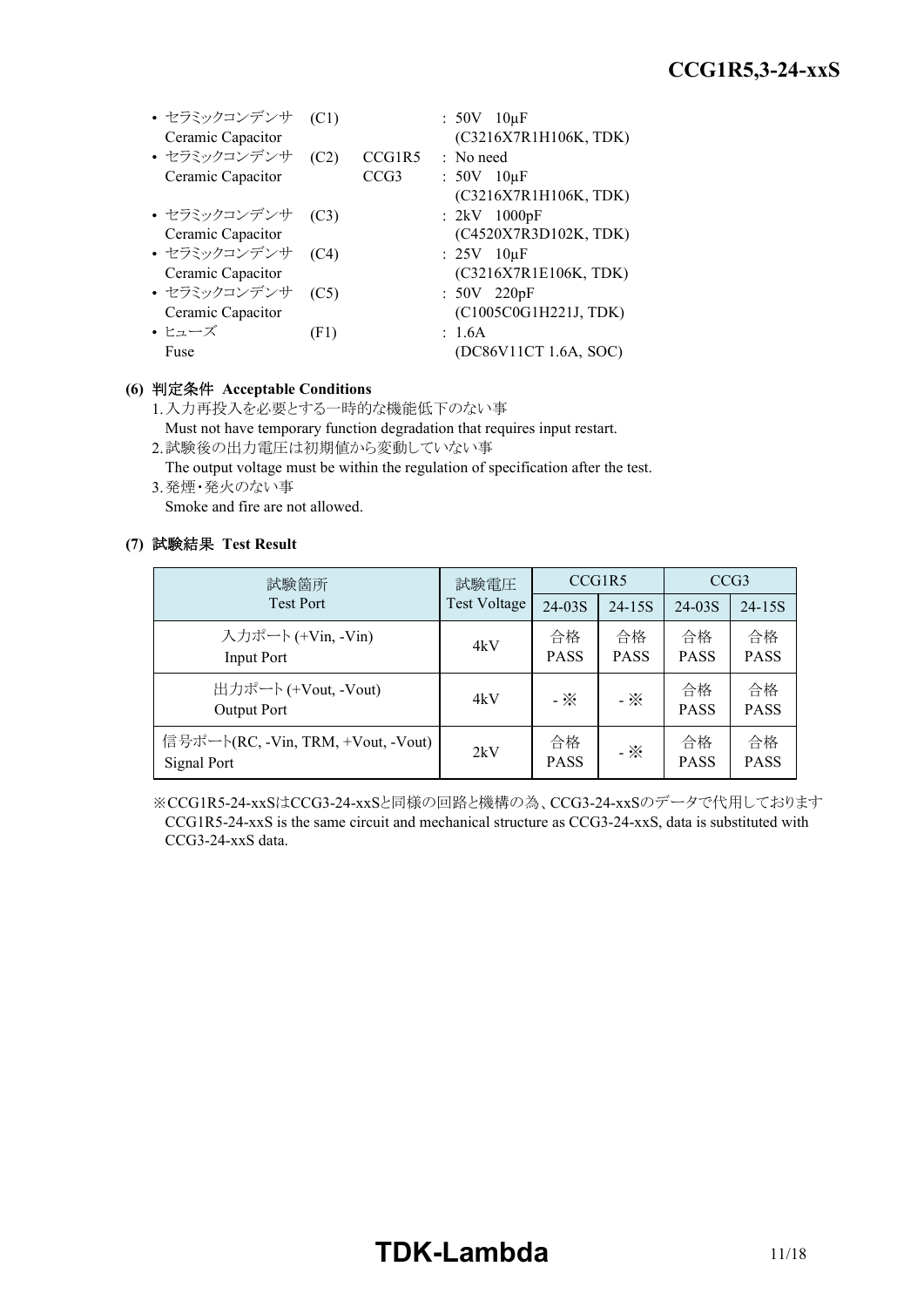#### **5.** サージイミュニティ試験 **Surge Immunity Test (IEC61000-4-5)**

#### **MODEL : CCG1R5-24-xxS, CCG3-24-xxS**

| (1) 使用計測器 Equipment Used                           |                                 |                                  |         |
|----------------------------------------------------|---------------------------------|----------------------------------|---------|
| • サージ試験機                                           | : LSS-F02A1A (Noise Laboratory) |                                  |         |
| Surge Simulator                                    |                                 |                                  |         |
| • 結合インピーダンス                                        | : $2\Omega$                     |                                  |         |
| Coupling Impedance                                 |                                 |                                  |         |
| • 結合コンデンサ                                          | : $18\mu$ F                     |                                  |         |
| Coupling Capacitance                               |                                 |                                  |         |
| (2) 供試品台数 The Number of D.U.T. (Device Under Test) |                                 |                                  |         |
| $\cdot$ CCG1R5-24-03S                              | : $1 \oplus (1 \text{ unit})$   |                                  |         |
| $\cdot$ CCG1R5-24-15S                              | : $1 \oplus (1 \text{ unit})$   |                                  |         |
| $\cdot$ CCG3-24-03S                                | : $1 \oplus (1 \text{ unit})$   |                                  |         |
| $\cdot$ CCG3-24-15S                                | : $1 \oplus (1 \text{ unit})$   |                                  |         |
| (3) 試験条件 Test Conditions                           |                                 |                                  |         |
| • モード                                              | : ディファレンシャル → 試験電圧              |                                  | :2kV    |
| Mode                                               | Differential                    | <b>Test Voltage</b>              |         |
| • 極性                                               | $: +,-$                         | • 試験回数                           | : 5回    |
| Polarity                                           |                                 | Number of Tests                  | 5 times |
| • 周囲温度                                             | $: 25^{\circ}C$                 | • 入力電圧                           | : 24VDC |
| <b>Ambient Temperature</b>                         |                                 | Input Voltage                    |         |
| • 出力電圧                                             | : 定格                            |                                  |         |
| Output Voltage                                     | Rated                           |                                  |         |
| • 出力電流                                             |                                 | : CCG1R5-24-03S 0A,0.4A(0%,100%) |         |
| <b>Output Current</b>                              | $CCG1R5-24-15S$                 | $0A, 0.1A(0\%, 100\%)$           |         |
|                                                    | CCG3-24-03S                     | $0A, 0.8A(0\%, 100\%)$           |         |

#### **(4)** 試験方法及び印加箇所 **Test Method and Device Test Point**

入力ポート(+Vin、-Vin)に規定のサージ電圧をディファレンシャルモードで印加する Apply the specified Surge Voltage to the Input Ports(+Vin, -Vin) with Differential Mode.

CCG3-24-15S 0A,0.2A(0%,100%)

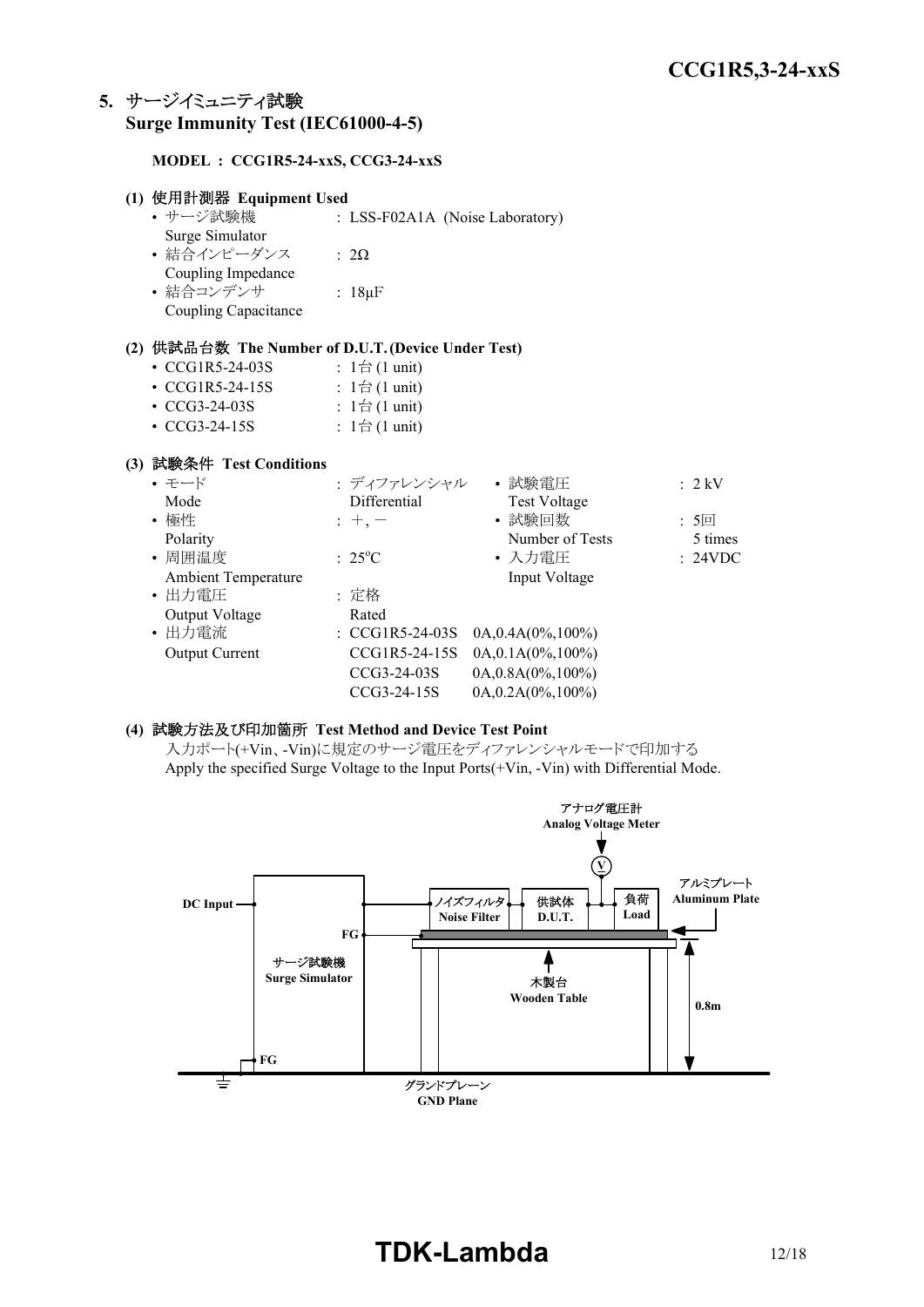

#### **(6)** 判定条件 **Acceptable Conditions**

1.入力再投入を必要とする一時的な機能低下のない事 Must not have temporary function degradation that requires input restart.

- 2.試験後の出力電圧は初期値から変動していない事
- The output voltage must be within the regulation of specification after the test.
- 3.発煙・発火のない事

Smoke and fire are not allowed.

#### **(7)** 試験結果 **Test Result**

| 試験箇所                      | 試験電圧         | CCG1R5            |                   | CCG <sub>3</sub>  |                   |
|---------------------------|--------------|-------------------|-------------------|-------------------|-------------------|
| <b>Test Port</b>          | Test Voltage | 24-03S            | 24-15S            | 24-03S            | 24-15S            |
| ディファレンシャル<br>Differential | 2kV          | 合格<br><b>PASS</b> | 合格<br><b>PASS</b> | 合格<br><b>PASS</b> | 合格<br><b>PASS</b> |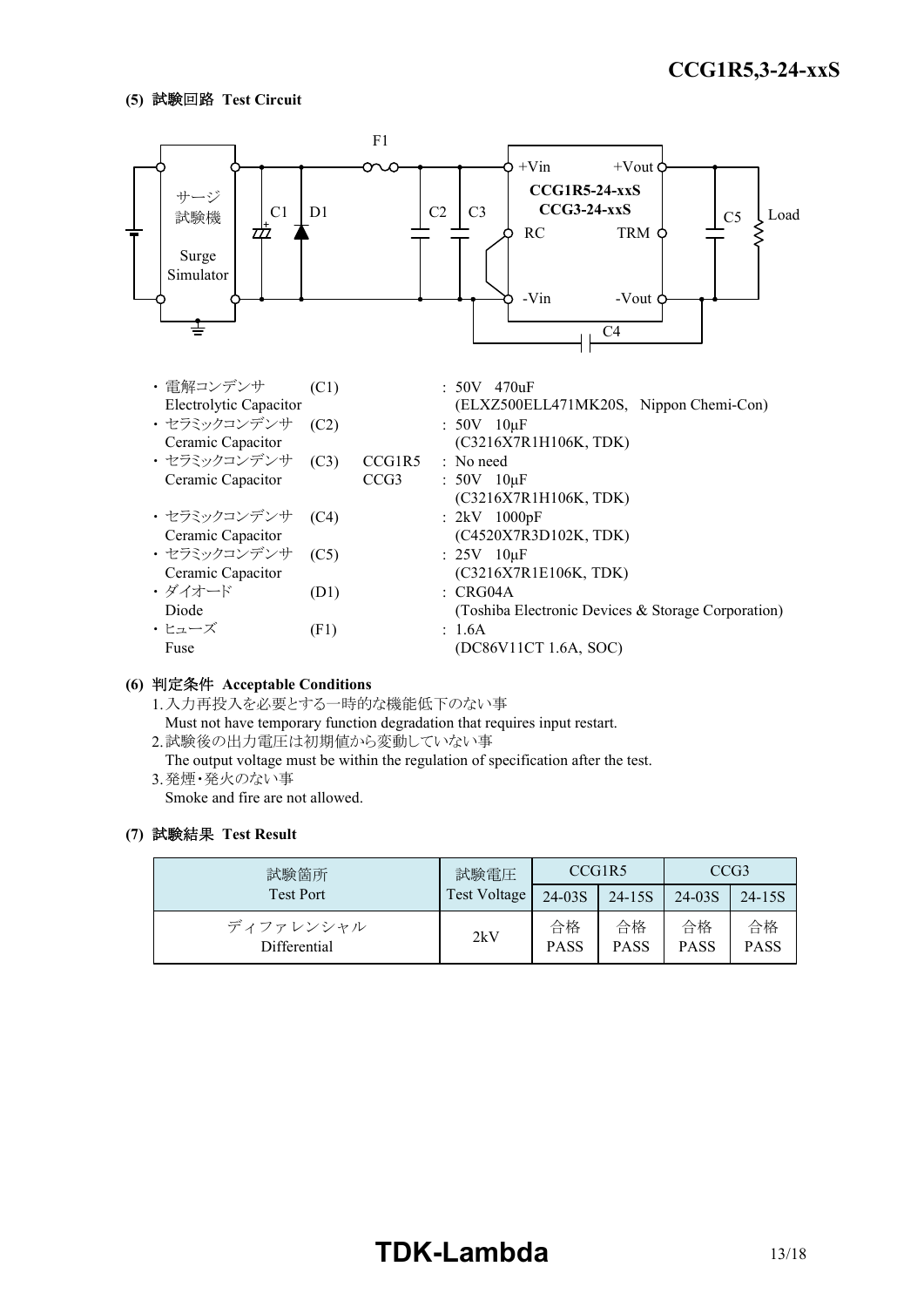#### **6.** 伝導性無線周波数電磁界イミュニティ試験 **Conducted Disturbances, Induced by Radio-Frequency Field Immunity Test (IEC61000-4-6)**

#### **MODEL : CCG1R5-24-xxS, CCG3-24-xxS**

#### **(1)** 使用計測器 **Equipment Used**

- RF パワーアンプ : BBA150 (Rohde & Schwarz) RF Power Amplifier • シグナルジェネレータ : N5181A (Agilent Technologies) Signal Generator • 結合/減結合ネットワーク: CDN M316, CDN M216 (TESEQ) Coupling De-Coupling Network (CDN) • RF 注入クランプ : KEMZ801A (TESEQ) RF Injection Clamp • 減衰器 : BS5000 (Toyo)
- Attenuator

#### **(2)** 供試品台数 **The Number of D.U.T. (Device Under Test)**

| $\cdot$ CCG1R5-24-03S | : $1 \oplus (1 \text{ unit})$ |
|-----------------------|-------------------------------|
| $\cdot$ CCG1R5-24-15S | : $1 \oplus (1 \text{ unit})$ |
| $\cdot$ CCG3-24-03S   | : $1 \oplus (1 \text{ unit})$ |
| $\cdot$ CCG3-24-15S   | : $1 \oplus (1 \text{ unit})$ |

#### **(3)** 試験条件 **Test Conditions**

| • 電磁界周波数                   | $: 150kHz \sim 80MHz$             | • 試験電圧        | :10V |         |
|----------------------------|-----------------------------------|---------------|------|---------|
| Electromagnetic Frequency  |                                   | Test Voltage  |      |         |
| • スイープコンディション              | : 1.0%ステップ, 0.5秒保持                |               |      |         |
| Sweep Condition            | $1.0\%$ step up, 0.5 seconds hold |               |      |         |
| • 周囲温度                     | $: 25^{\circ}C$                   | • 入力電圧        |      | : 24VDC |
| <b>Ambient Temperature</b> |                                   | Input Voltage |      |         |
| • 出力電圧                     | : 定格                              |               |      |         |
| Output Voltage             | Rated                             |               |      |         |
| • 出力電流                     | : $CCG1R5-24-03S$ $0.4A(100%)$    |               |      |         |
| <b>Output Current</b>      | CCG1R5-24-15S 0.1A(100%)          |               |      |         |
|                            | CCG3-24-03S                       | $0.8A(100\%)$ |      |         |
|                            | $CCG3-24-15S$                     | $0.2A(100\%)$ |      |         |

#### **(4)** 試験方法及び印加箇所 **Test Method and Device Test Point**

A. 入力ポート(+Vin、-Vin)および出力ポート(+Vo、-Vo)に規定の無線周波数電磁界をコモンモードで 印加する

Apply the specified Radio Frequency Electromagnetic Field to the Input Ports (+Vin, -Vin) and Output Ports (+Vo, -Vo) with Common Mode.



## **TDK-Lambda** 14/18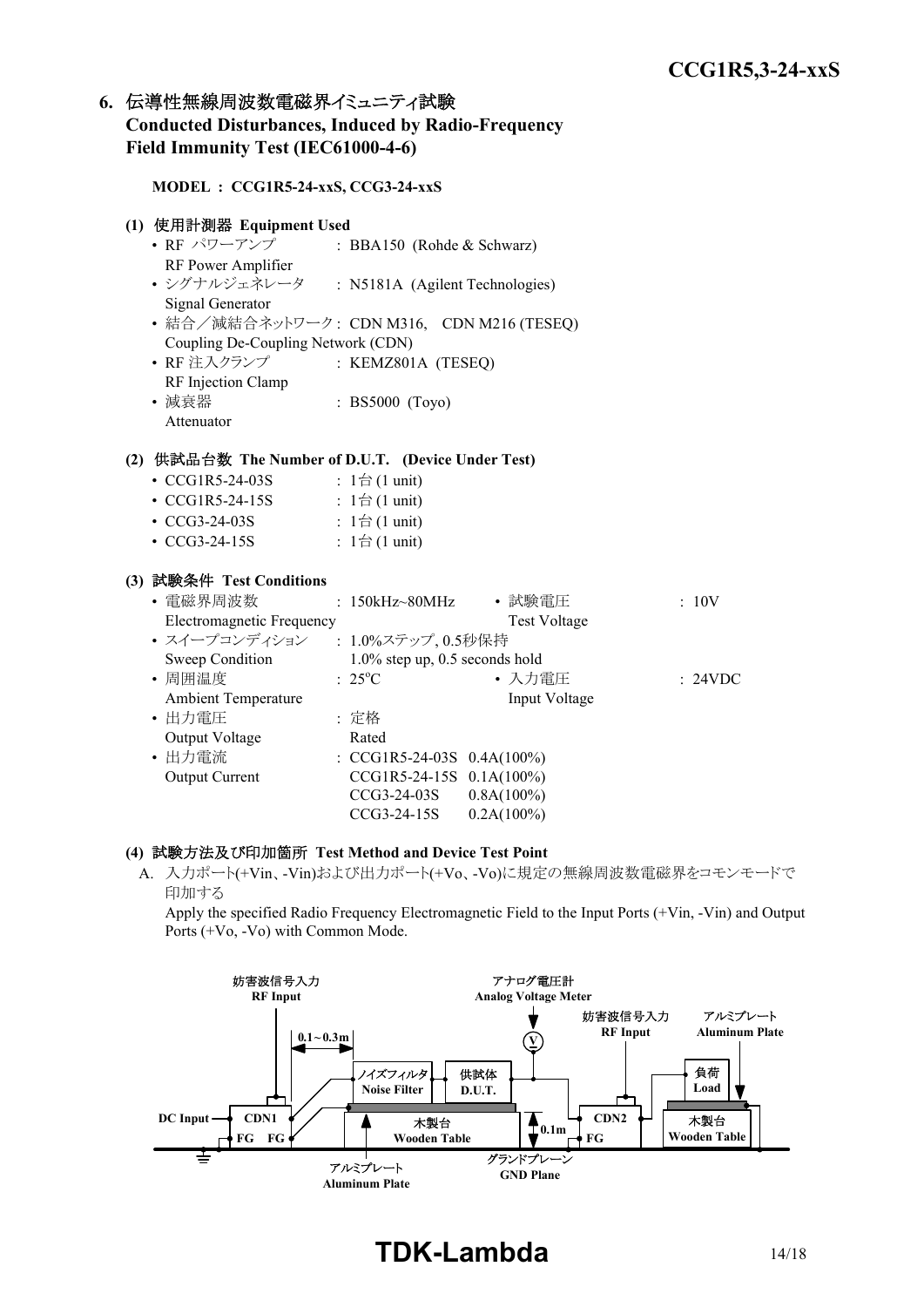*INSTRUCTION MANUAL* B. 信号ポート(RC, -Vin, TRM, +Vout, -Vout)に規定の無線周波数電磁界をコモンモードで印加する Apply the specified Radio Frequency Electromagnetic Field to the Signal Ports(RC, -Vin, TRM, +Vout, -Vout) with Common Mode.



B. 信号ポート



**TDK-Lambda**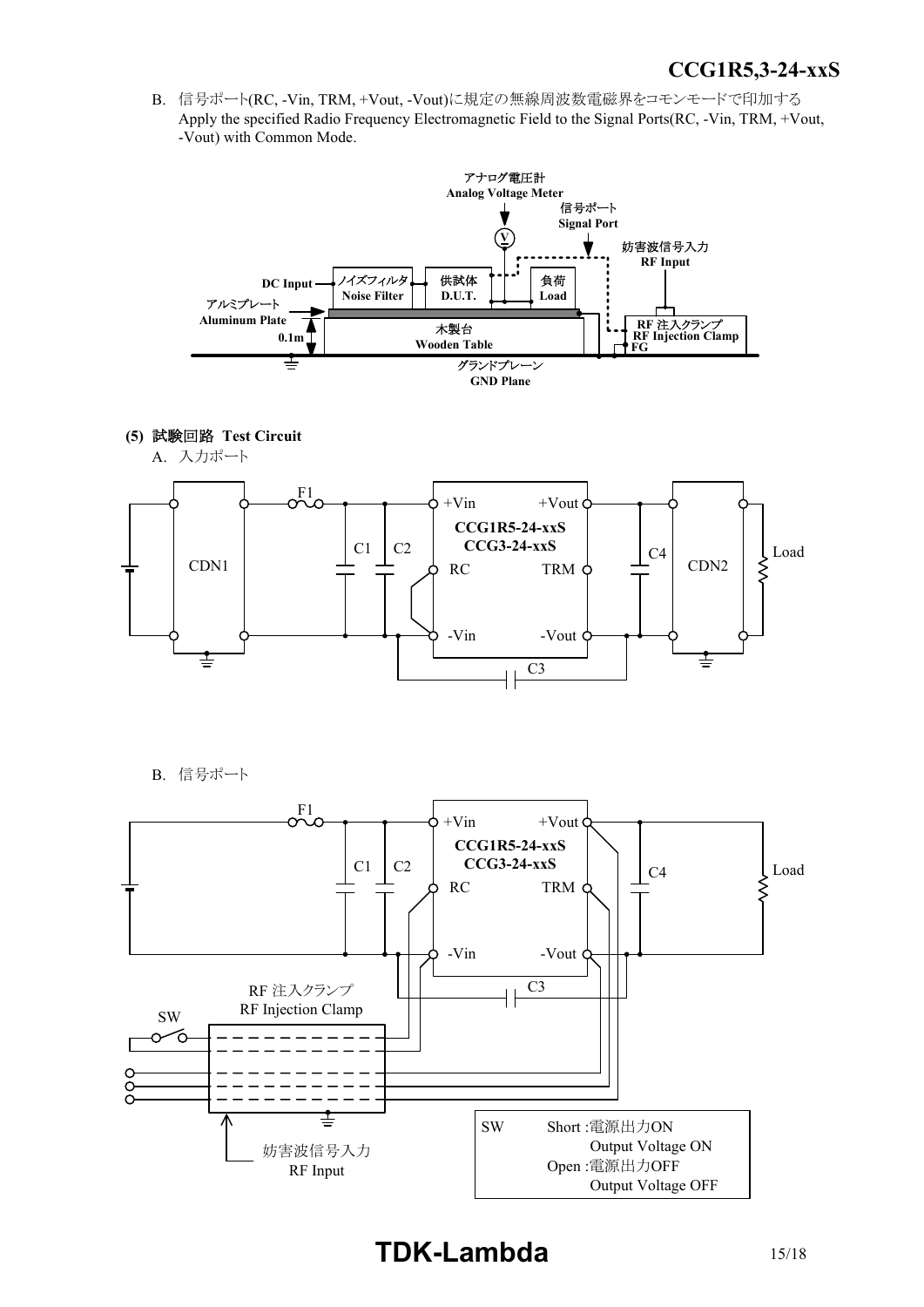| • セラミックコンデンサ (C1) |      |                  | $: 50V$ 10 $\mu$ F    |
|-------------------|------|------------------|-----------------------|
| Ceramic Capacitor |      |                  | (C3216X7R1H106K, TDK) |
| ・ セラミックコンデンサ      | (C2) | CCG1R5           | $:$ No need           |
| Ceramic Capacitor |      | CCG <sub>3</sub> | $: 50V$ 10 $\mu$ F    |
|                   |      |                  | (C3216X7R1H106K, TDK) |
| • セラミックコンデンサ (C3) |      |                  | : $2kV$ 1000pF        |
| Ceramic Capacitor |      |                  | (C4520X7R3D102K, TDK) |
| • セラミックコンデンサ      | (C4) |                  | : $25V$ 10 $\mu$ F    |
| Ceramic Capacitor |      |                  | (C3216X7R1E106K, TDK) |
| • ヒューズ            | (F1) |                  | : 1.6A                |
| Fuse              |      |                  | (DC86V11CT 1.6A, SOC) |

#### **(6)** 判定条件 **Acceptable Conditions**

1.試験中、5%を超える出力電圧の変動のない事

The regulation of output voltage must not exceed 5% of initial value during test. 2.試験後の出力電圧は初期値から変動していない事

The output voltage must be within the regulation of specification after the test. 3.発煙・発火のない事

Smoke and fire are not allowed.

#### **(7)** 試験結果 **Test Result**

| 試験箇所                                              | 試験電圧<br><b>Test Voltage</b> | CCG1R5            |                   | CCG <sub>3</sub>  |                   |
|---------------------------------------------------|-----------------------------|-------------------|-------------------|-------------------|-------------------|
| <b>Test Port</b>                                  |                             | 24-03S            | 24-15S            | 24-03S            | $24 - 15S$        |
| 入力ポート (+Vin, -Vin)<br>Input Port                  | 10V                         | 合格<br><b>PASS</b> | 合格<br><b>PASS</b> | 合格<br><b>PASS</b> | 合格<br><b>PASS</b> |
| 出力ポート (+Vout, -Vout)<br>Output Port               | 10V                         | - ※               | - ※               | 合格<br><b>PASS</b> | 合格<br><b>PASS</b> |
| 信号ポート(RC, -Vin, TRM, +Vout, -Vout)<br>Signal Port | 10V                         | 合格<br><b>PASS</b> | - ※               | 合格<br><b>PASS</b> | 合格<br><b>PASS</b> |

 ※CCG1R5-24-xxSはCCG3-24-xxSと同様の回路と機構の為、CCG3-24-xxSのデータで代用しております CCG1R5-24-xxS is the same circuit and mechanical structure as CCG3-24-xxS, data is substituted with CCG3-24-xxS data.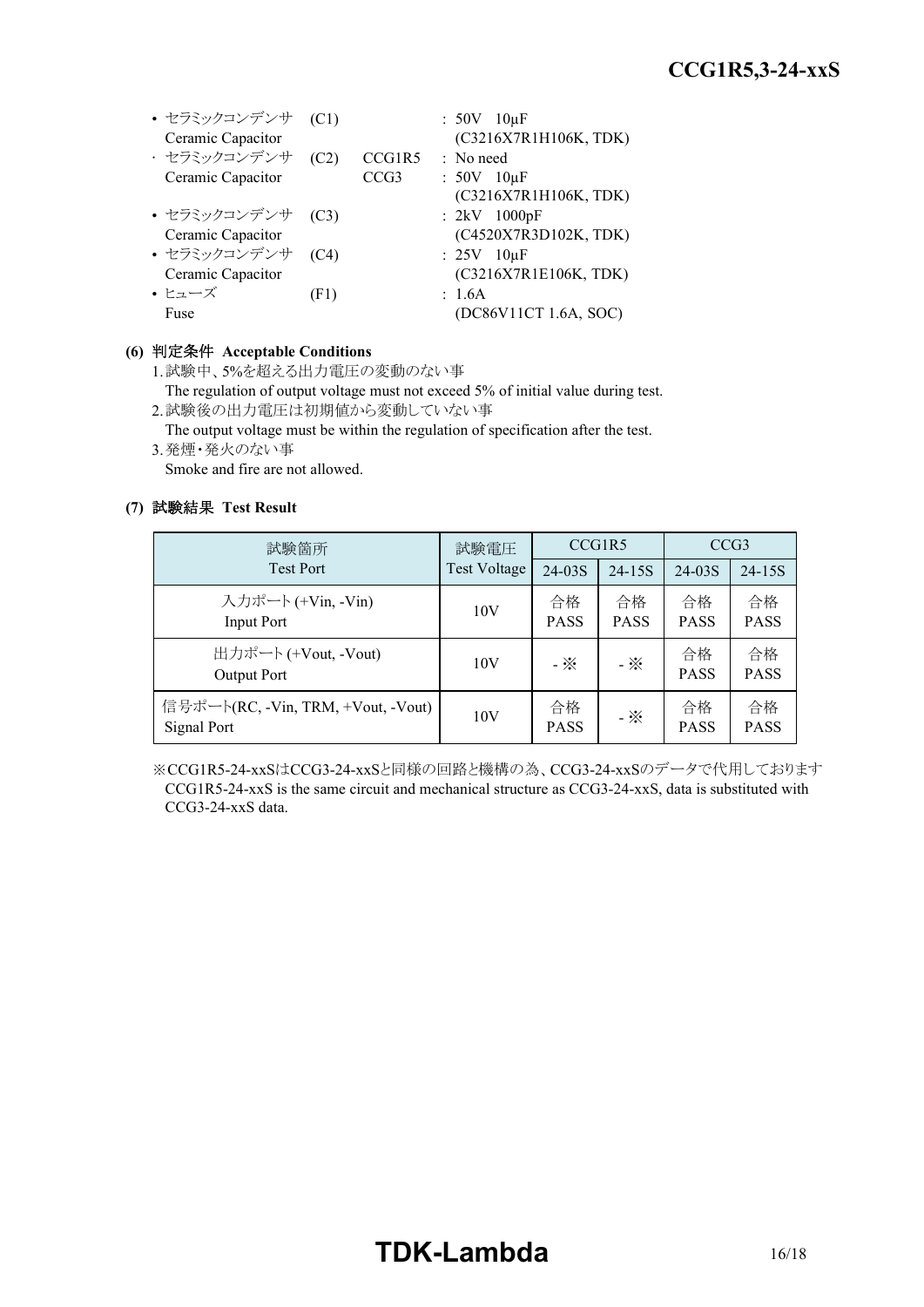#### **7.** 電力周波数磁界イミュニティ試験

#### **Power Frequency Magnetic Field Immunity Test (IEC61000-4-8)**

#### **MODEL : CCG3-24-xxS**

※CCG1R5-24-xxSはCCG3-24-xxSと同様の回路と機構の為、CCG3-24-xxSのデータで代用しております CCG1R5-24-xxS is the same circuit and mechanical structure as CCG3-24-xxS, data is substituted with CCG3-24-xxS data.

#### **(1)** 使用計測器 **Equipment Used** • ACパワーソース : AA2000XG (Takasago) AC Power Source • ヘルムホルツコイル : HHS5215/10A (Schwarzbeck) Helmholtz Coil

#### **(2)** 供試品台数 **The Number of D.U.T. (Device Under Test)**

| $\cdot$ CCG3-24-03S | : $1 \oplus (1 \text{ unit})$ |
|---------------------|-------------------------------|
|---------------------|-------------------------------|

• CCG3-24-15S :  $1 \oplus (1 \text{ unit})$ 

#### **(3)** 試験条件 **Test Conditions**

| • 磁界強度                     | : 30A/m                               |
|----------------------------|---------------------------------------|
| Magnetic Field Strength    |                                       |
| • 印加磁界周波数                  | : 50Hz, 60Hz                          |
| Magnetic Frequency         |                                       |
| • 印加方向                     | : X, Y, Z                             |
| Direction                  |                                       |
| • 試験時間                     | : 10秒以上(各方向)                          |
| <b>Test Duration</b>       | More than 10 seconds (Each Direction) |
| • 周囲温度                     | $: 25^{\circ}C$                       |
| <b>Ambient Temperature</b> |                                       |
| ・入力電圧                      | : 24VDC                               |
| Input Voltage              |                                       |
| ・出力電圧                      | : 定格                                  |
| Output Voltage             | Rated                                 |
| • 出力電流                     | : $CCG3-24-03S$ $0.8A(100\%)$         |
| <b>Output Current</b>      | CCG3-24-15S 0.2A(100%)                |
|                            |                                       |

#### **(4)** 試験方法 **Test Method**

供試体に向け、ヘルムホルツコイルから規定の電力周波数磁界を放射する Apply the specified Power Frequency Magnetic Field from the Helmholtz Coil to DUT.